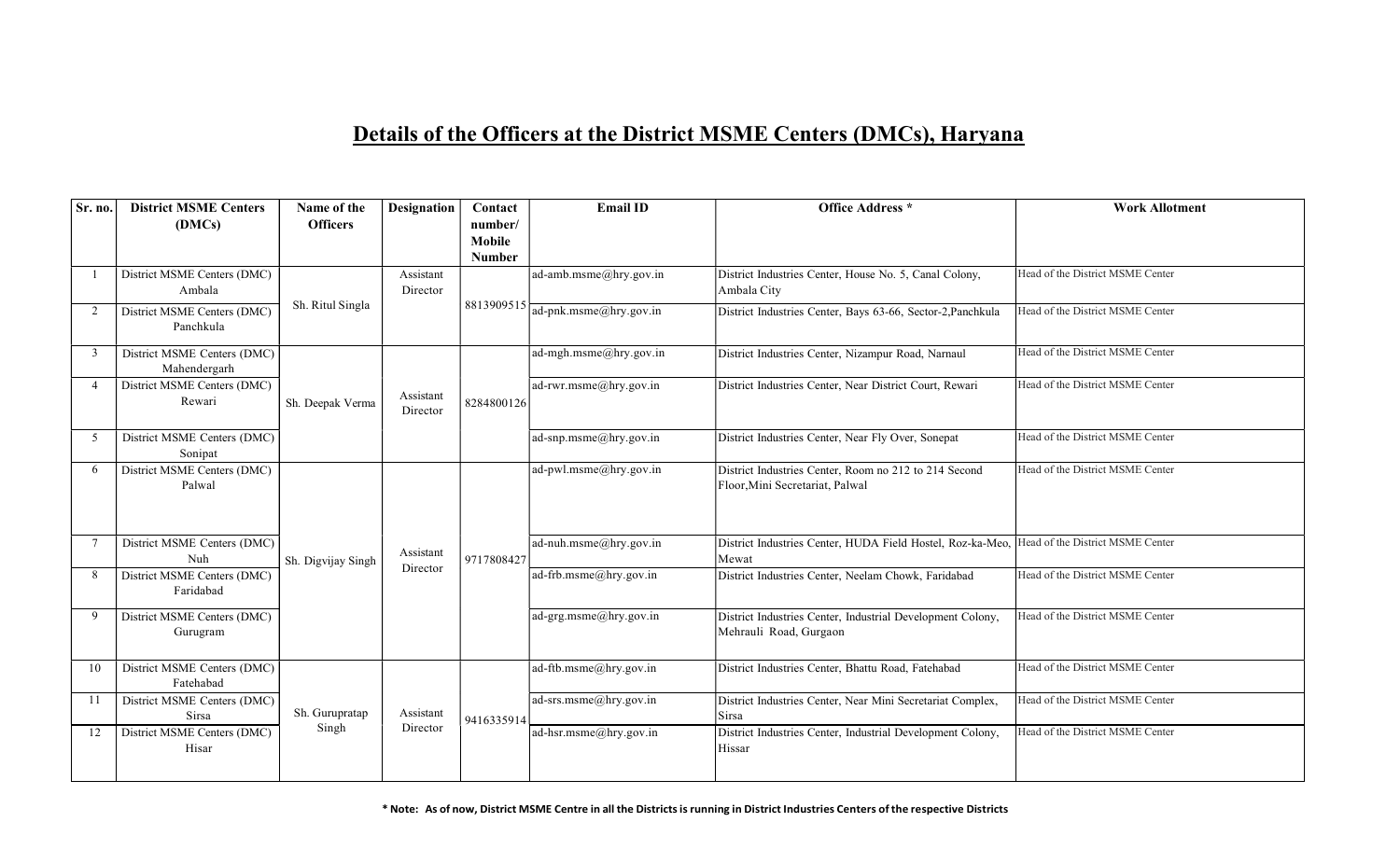| Sr. no. | <b>District MSME Centers</b><br>(DMCs)       | Name of the<br><b>Officers</b> | <b>Designation</b>    | Contact<br>number/      | <b>Email ID</b>                   | <b>Office Address</b> *                                                                        | <b>Work Allotment</b>            |
|---------|----------------------------------------------|--------------------------------|-----------------------|-------------------------|-----------------------------------|------------------------------------------------------------------------------------------------|----------------------------------|
|         |                                              |                                |                       | Mobile<br><b>Number</b> |                                   |                                                                                                |                                  |
| 13      | District MSME Centers (DMC)<br>Karnal        |                                |                       |                         | ad-krl.msme@hry.gov.in            | District Industries Center, Industrial Development Complex,<br>Kunjpura Road, Karnal           | Head of the District MSME Center |
| 14      | District MSME Centers (DMC)<br>Kurukshetra   | Sh. Janak                      | Assistant<br>Director | 8929402238              | ad-krk.msme@hry.gov.in            | District Industries Center, Mini Secretariat Complex,<br>Kurukshetra                           | Head of the District MSME Center |
| 15      | District MSME Centers (DMC)<br>Kaithal       |                                |                       |                         | ad-ktl.msme@hry.gov.in            | District Industries Center, Near ITI, Jind Road, Kaithal                                       | Head of the District MSME Center |
| 16      | District MSME Centers (DMC)<br>Panipat       |                                |                       |                         | ad-pnp.msme@hry.gov.in            | District Industries Center, Near Haly Park, Panipat                                            | Head of the District MSME Center |
| 17      | District MSME Centers (DMC)<br>Jind          | Sh. Kapil Mittal               | Assistant<br>Director |                         | 9416663991 ad-jnd.msme@hry.gov.in | District Industries Center, Mini Secretariat Complex, Jind                                     | Head of the District MSME Center |
| 18      | District MSME Centers (DMC)<br>Bhiwani       |                                |                       |                         | ad-bhw.msme@hry.gov.in            | District Industries Center, Mini Secretariat, Bhiwani                                          | Head of the District MSME Center |
| 19      | District MSME Centers (DMC)<br>Charkhi Dadri |                                |                       |                         | ad-cdd.msme@hry.gov.in            | District Industries Center, Mini Secretariat, Bhiwani                                          | Head of the District MSME Center |
| 20      | District MSME Centers (DMC)<br>Rohtak        | Sh. Sandeep                    | Assistant<br>Director | 9992388300              | ad-rht.msme@hry.gov.in            | District Industries Center, Industrial Development Colony,<br>Hissar Road, Rohtak              | Head of the District MSME Center |
| 21      | District MSME Centers (DMC)<br>Jhajjar       |                                |                       |                         | ad-jhj.msme@hry.gov.in            | District Industries Center, Old Industrial Area, Bahadurgarh  Head of the District MSME Center |                                  |
| 22      | District MSME Centers (DMC)<br>Yamunanagar   | Sh. Deepak                     | Assistant<br>Director |                         | 9056262647 ad-ymn.msme@hry.gov.in | District Industries Center, Old Industrial Area, Yamuna<br>Nagar                               | Head of the District MSME Center |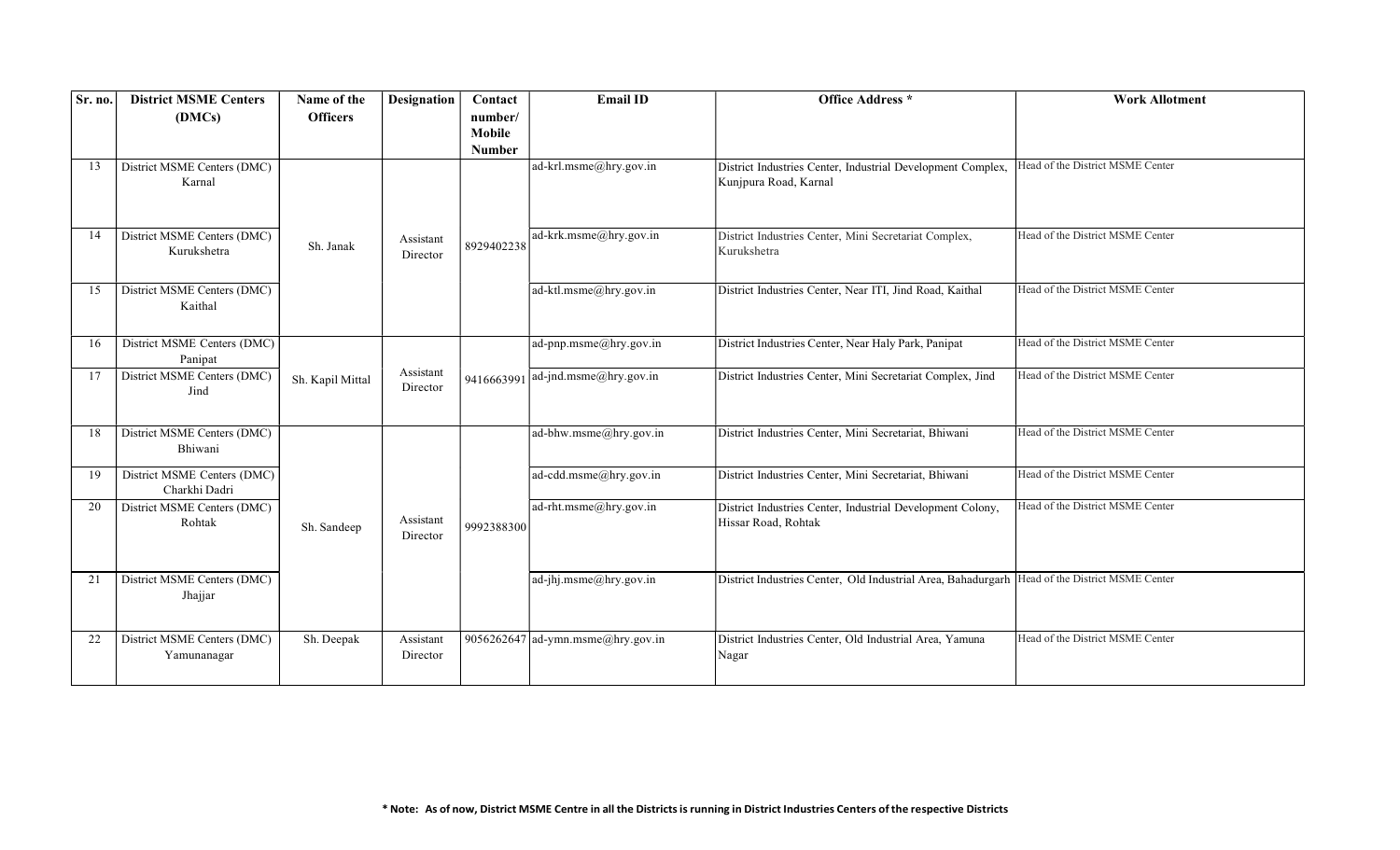| <b>District</b>           | <b>Name</b>                                      | <u>ыэт ог рісэ</u><br><b>Address</b>                                                                          | <b>Contact Number</b>    | e-mail                         | <b>Mobile No.</b>                          |
|---------------------------|--------------------------------------------------|---------------------------------------------------------------------------------------------------------------|--------------------------|--------------------------------|--------------------------------------------|
| Ambala                    | Sh. Anil kumar,<br><b>Assistant Director</b>     | Kothi No.5, Irrigation Colony, Near Jandli<br>Bridge, Ambala City-134003                                      | 0171-2632247/<br>2632583 | jddicambala2012@gmail.<br>com  | 9416437211                                 |
| Bahadurgarh               | Smt. Sanjit Kaur<br><b>Assistant Director</b>    | District Industries Center, Old Industrial<br>Area, Bahadurgarh-124507                                        | 01276-243563             | Jddicbahadurgarh@gmail.<br>com | 9650902522                                 |
| Bhiwani/<br>Charkhi Dadri | Sh Rajesh Khera,<br>Deputy Director              | District Industries Center, Mini<br>Secretariat, Bhiwani-127021                                               | 01664-242425             | gmdic.bwn@gmail.com            | 9416119487<br>Addl.charge charkha<br>dadri |
| Faridabad                 | Asstt. Director                                  | Industries<br>Center,<br>Neelam<br>District<br>Chowk, Behind SBI, Faridabad-101213                            | 0129-2412990/<br>2412199 | jddicfaridabad@gmail.co<br>m   |                                            |
| Fatehabad                 | Sh. Gyan Chand,<br>Dy. Director                  | District Industries Center, Bhattu Road,<br>Fatehabad-125050                                                  | 01667-225123             | gmdicfatehabad@gmail.<br>com   | 9896347991                                 |
| Gurgaon                   | <b>Assistant Director</b>                        | District Industries Center, Industrial<br>Development Colony, Sector-16, Plot<br>No.2, Mehrauli Road, Gurgaon | 0124-2334254             | jddicgurgaon@gmail.com         |                                            |
| Hissar                    | Sh. Itbar Singh,<br><b>Assistant Director</b>    | District Industries Center, Industrial<br>Development Colony, Hissar-125001                                   | 01662-<br>225686/224021  | gmdichsr@gmail.com             | 9416894029                                 |
| Jind                      | Smt Neelima,<br><b>Assistant Director</b>        | Industries<br>Mini<br>District<br>Center,<br>Secretariat Complex, Jind-126102                                 | 01681-245384             | gmdicjind@yahoo.com            | 7015939398                                 |
| Kaithal                   | Smt. Vijay lakshmi,<br>officiating DD            | District Industries Center, Near ITI, Jind<br>Road, Kaithal-136027                                            | 01746-222484             | gmdic8030@gmail.com            | 9466843009                                 |
| Karnal                    | Smt. Kshitij Kapoor<br><b>Assistant Director</b> | District Industries Center, Industrial<br>Development Complex, Kunjpura Road,<br>Karnal-132001                | 0184-<br>2230592/2230330 | gmdickarnal@yahoo.in           | 8529890468                                 |
| Kurukshetra               | Smt. Sushma<br>Bhaweja, Assistant<br>Director    | Industries<br>Center,<br>Mini<br>District<br>Complex,<br>Kurukshetra-<br>Secretariat<br>136038                | 01744-220386             | jddickkr1@gmail.com            | 9467645767                                 |
| Mewat                     | <b>Assistant Director</b>                        | District Industries Center, HUDA Field<br>Hostel, Roz-ka-Meo, Mewat-122103                                    | 0124-2262372,<br>2262373 | dicmewat@yahoo.in              |                                            |

## LIST OF DICs

\* Note: As of now, District MSME Centre in all the Districtsisrunning in District Industries Centers ofthe respective Districts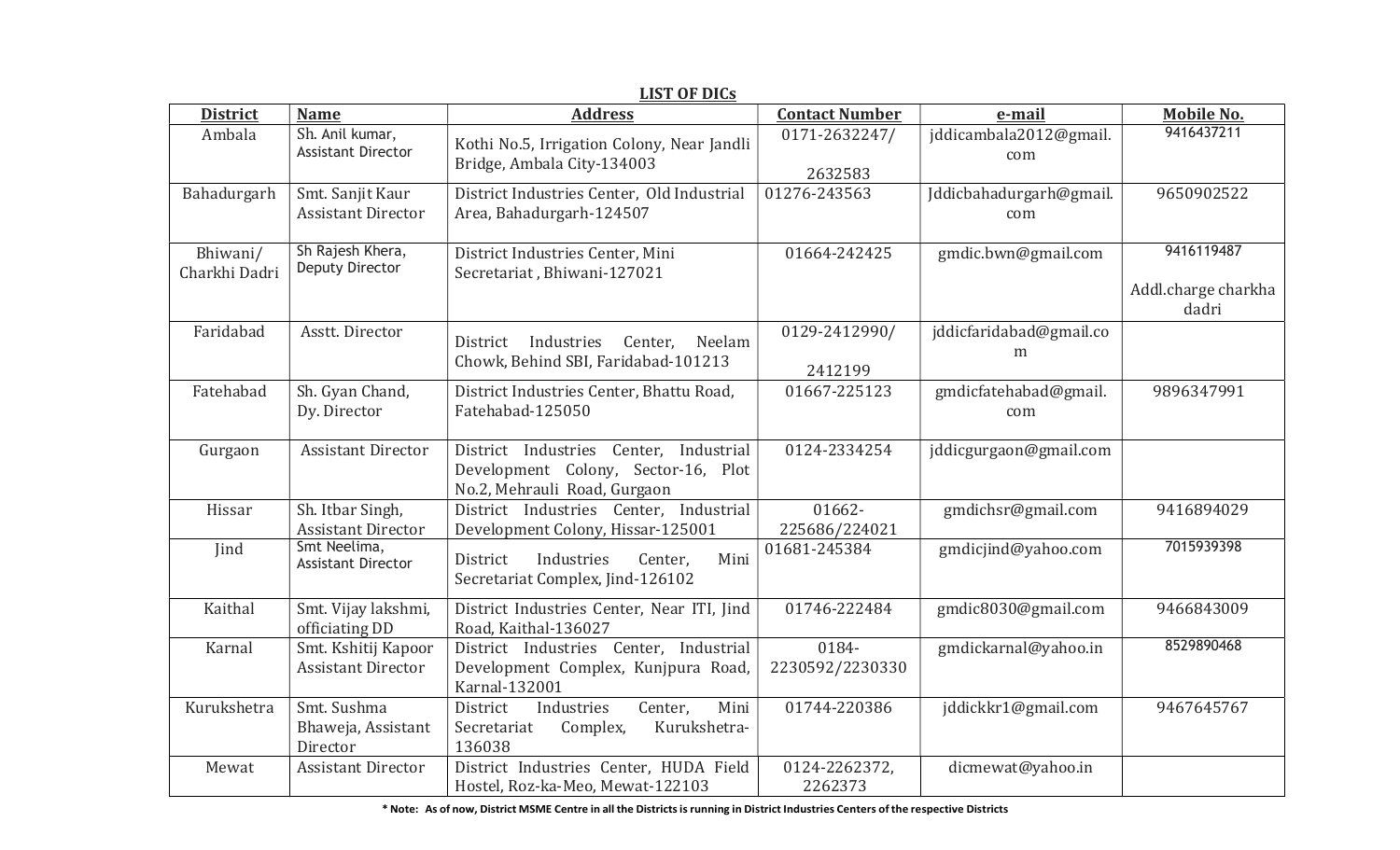| And NUH      |                                                  |                                                                                                    |                         |                                      |            |
|--------------|--------------------------------------------------|----------------------------------------------------------------------------------------------------|-------------------------|--------------------------------------|------------|
| Narnaul      | <b>Assistant Director</b>                        | District Industries Center, Nizampur<br>Road, Narnaul-123001                                       | 01282-251395            | gmdicnnl@gmail.com                   |            |
| Panchkula    | Sh.Gauray Sharma.<br><b>Assistant Director</b>   | District Industries Center, Bays 63-66,<br>Sector-2, Panchkula-134107                              | 0172-2570422            | jddic_pkl@yahoo.com                  | 9023316979 |
| Panipat      | Smt. Kshitij Kapoor<br><b>Assistant Director</b> | District Industries Center, Near Haly<br>Park, Panipat-132103                                      | 0180-2651222            | jddicpnp@gmail.com                   | 8529890468 |
| Palwal       | Sh. Digvijay,<br><b>Assistant Director</b>       | District Industries Center, Room no 212<br>to 214 Second Floor, Mini Secretariat,<br>Palwal-121102 | 01275-<br>240019/247691 | jddicpalwal@yahoo.com                | 9717808427 |
| Rewari       | Sh. Rajesh Khera,<br><b>Joint Director</b>       | District Industries Center, Near District<br>Court, Rewari-123401                                  | 01274-225599            | jointdirectordicrewari@y<br>ahoo.com | 9416119487 |
| Rohtak       | Sh. Rajesh Khera,<br>Joint Director              | District Industries Center, Industrial<br>Colony, Hissar<br>Development<br>Road,<br>Rohtak-124001  | 01262-248792            | jddicrohtak@rediffmail.c<br>om       | 9416119487 |
| Sirsa        | Sh. Gayan Chand,<br>Assistant. Director          | District Industries Center, Near<br>Mini<br>Secretariat Complex, Sirsa-125055                      | 01666-247650            | dicsirsa@gmail.com                   | 9416894029 |
| Sonepat      | Sh. R K Rana, Joint<br>Director                  | District Industries Center, Near Fly Over,<br>Sonepat-131001                                       | 0130-2243034            | dicsonipat@gmail.com                 | 9416286710 |
| Yamuna Nagar | Sh. Anil Kumar,<br><b>Assistant Director</b>     | District Industries Center, Old Industrial<br>Area, Yamuna Nagar-135001                            | 01732-254703,<br>250523 | gmdicynr@rediffmail.com              | 9416437211 |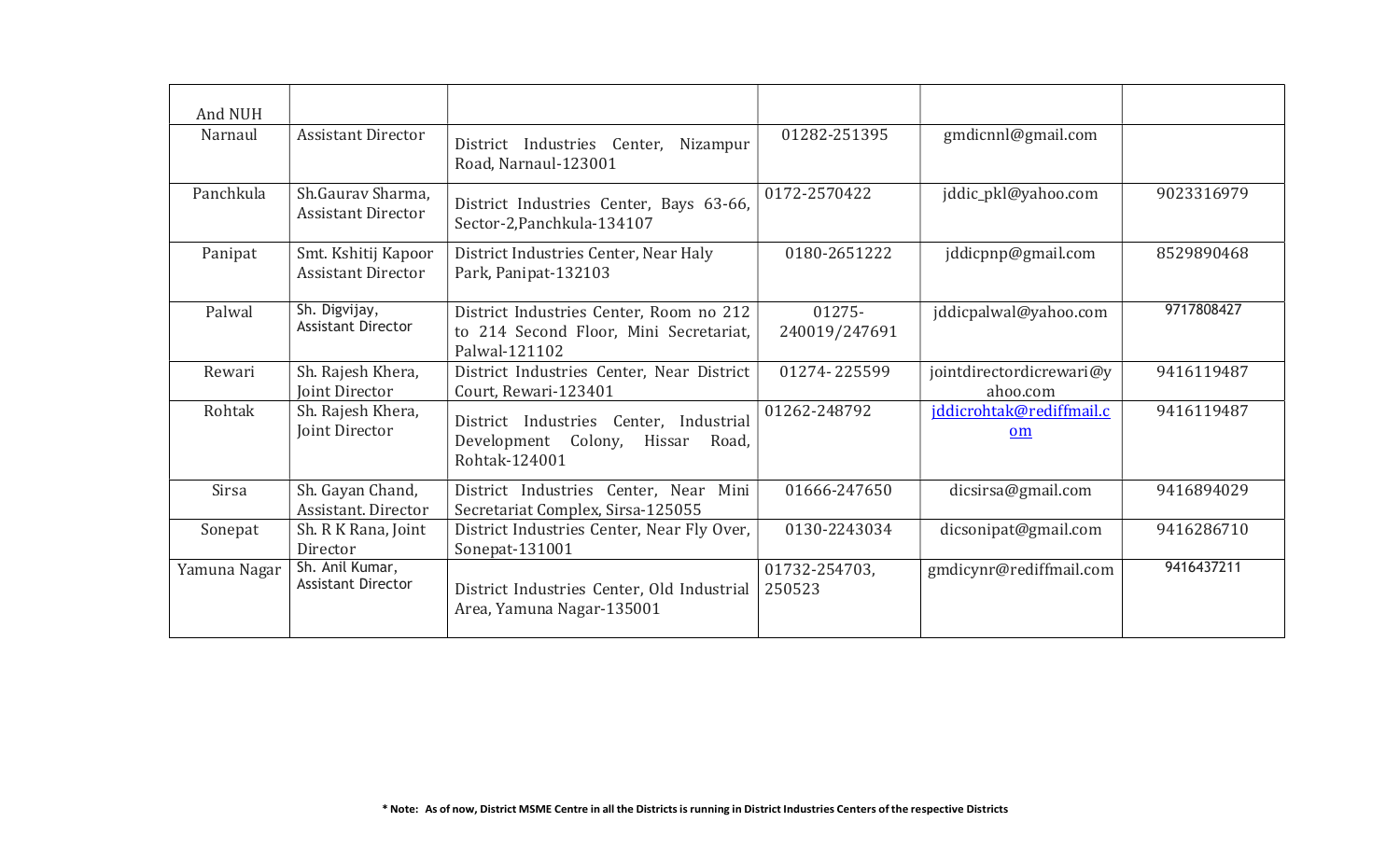## Details of All the District Magistrates of Haryana State

| Sr.            | <b>District</b> | <b>Name of District</b>             | <b>Office Address</b>                                                                      | <b>Contact Number/</b>                                                                           | <b>Email ID</b>            |
|----------------|-----------------|-------------------------------------|--------------------------------------------------------------------------------------------|--------------------------------------------------------------------------------------------------|----------------------------|
| no             |                 | <b>Magistrate</b>                   |                                                                                            | <b>Mobile Number</b>                                                                             |                            |
| 1              | Ambala          | Sh. Vikram, IAS                     | <b>Deputy Commissioner</b><br>Office, Ambala                                               | 0171-2530100                                                                                     | dcamb@hry.nic.in           |
| $\overline{2}$ | <b>Bhiwani</b>  | Sh. Jaibir Singh Arya               | Mini Secretariat, Bhiwani                                                                  | 01664-243535                                                                                     | dcbwn@nic.in               |
| 3              | Charkhi Dadri   | Sh. Amarjit Singh Mann              | Mini Secretariat, Charkhi<br>Dadri                                                         | 01250-222600                                                                                     | dc.charkhidadri-hry@gov.in |
| $\overline{4}$ | Faridabad       | Sh. Yashpal, IAS                    | Room No.- 111, 1st Floor,<br>Mini Secretariat, Sec-12,<br>Faridabad (121004)               | 0129-2226604                                                                                     | dcfbd@hry.nic.in           |
| 5              | Fatehabad       | Sh.Mahavir Kaushik, IAS             | Mini Secretariat, Fatehabad                                                                | 01667-230001                                                                                     | dcftb@hry.nic.in           |
| 6              | Gurugram        | Dr. Yash Garg, IAS                  | <b>Deputy Commissioner</b><br>Office, First Floor, Mini<br>Secretariat, Gururgram          | 0124-2321144                                                                                     | dcgrg@gov.in               |
| $\overline{7}$ | Hisar           | Dr. Priyanka Soni, IAS              | Mini Secretariat, Hisar                                                                    | 01662-232045                                                                                     | dchsr@hry.nic.in           |
| 8              | Jhajjar         | Sh. Shyam Lal Poonia,<br><b>IAS</b> | Mini Secretariat, DC<br>Office, Jhajjar                                                    | 01251-252300                                                                                     | dcjjr@hry.nic.in           |
| 9              | Jind            | Dr. Aditya Dahiya, I.A.S.           | O/o Deputy<br>Commissioner, Mini Sectt.<br>Jind.                                           | 01681-246820,245252                                                                              | dcjnd@hry.nic.in           |
| 10             | Kaithal         | Sh. Pradeep Dahiya, IAS             | Room No. 201-202, 1st<br>floor, Mini Secretariat,<br>Kaithal                               | 01746-234208                                                                                     | dcktl@hry.nic.in           |
| 11             | Karnal          | Sh. Nishant Kumar<br>Yadav, IAS     | First Floor, Mini<br>Secretariat, Karnal                                                   | 0184-2267500                                                                                     | dckrl@hry.nic.in           |
| 12             | Kurukshetra     | Sh. Mukul Kumar, IAS                | D.C. office, Kurukshetra,<br>Mini Secretariat Sector<br>10, Kurukshetra, Haryana<br>136118 | 01744-220270                                                                                     | dckrk@hry.nic.in           |
| 13             | Mahendragarh    | Sh. Ajay Kumar, IAS                 | 1st Floor Mini Secretariat<br>Narnaul                                                      | 01282-254000                                                                                     | dcnrl@hry.nic.in           |
| 14             | <b>Nuh</b>      | Capt Shakti Singh, IAS              | Second Floor, Mini<br>Secretariat Nuh                                                      | 01267-274602                                                                                     | dcnuh@hry.nic.in           |
| 15             | Palwal          |                                     | Second Floor, Mini                                                                         | Sh. Naresh Kumar, IASIE centre iSecretariat, Palwal" District Indus01275-298051, 52ive Districts | dcpwl@hry.nic.in           |